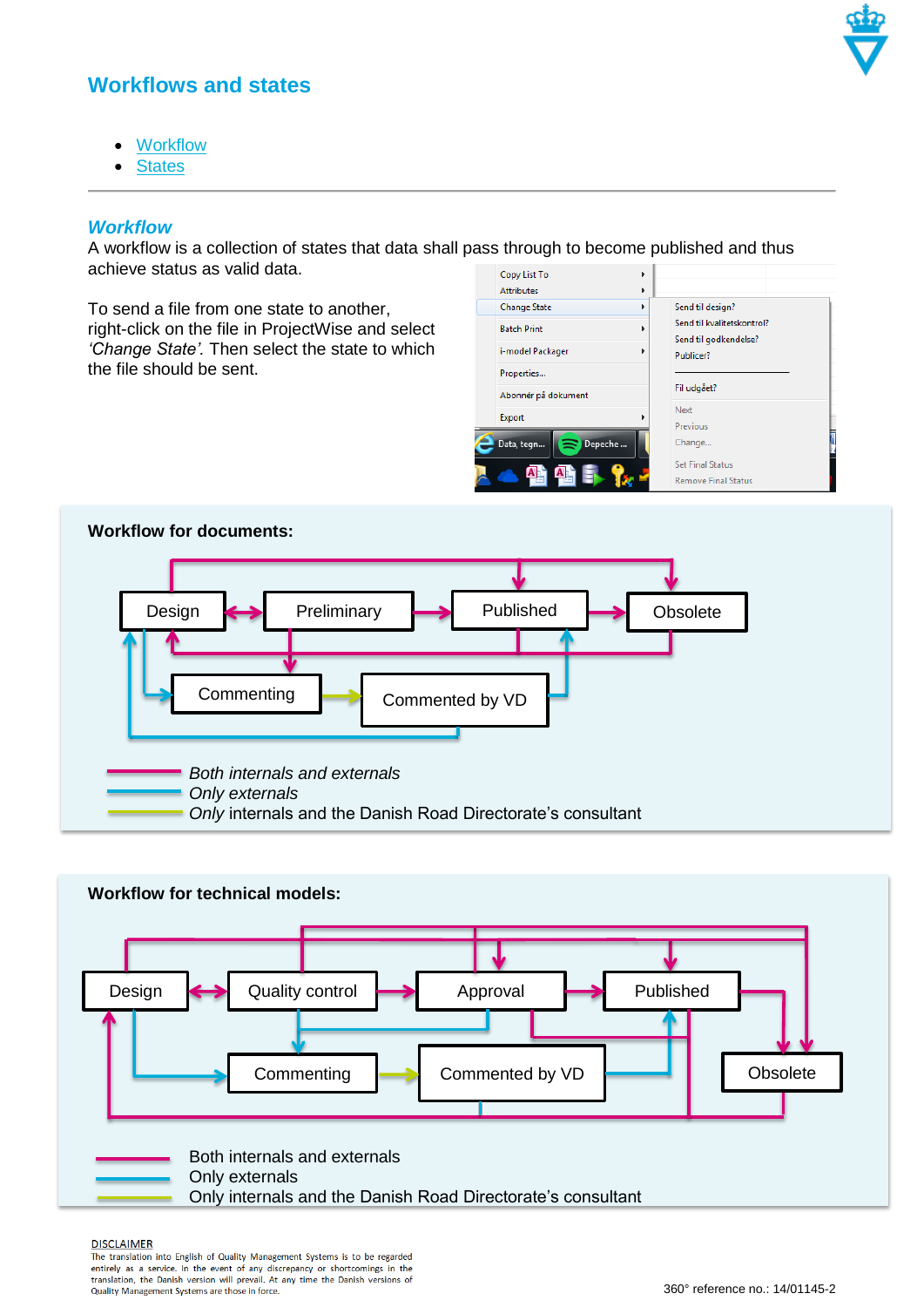![](_page_1_Figure_0.jpeg)

![](_page_1_Figure_1.jpeg)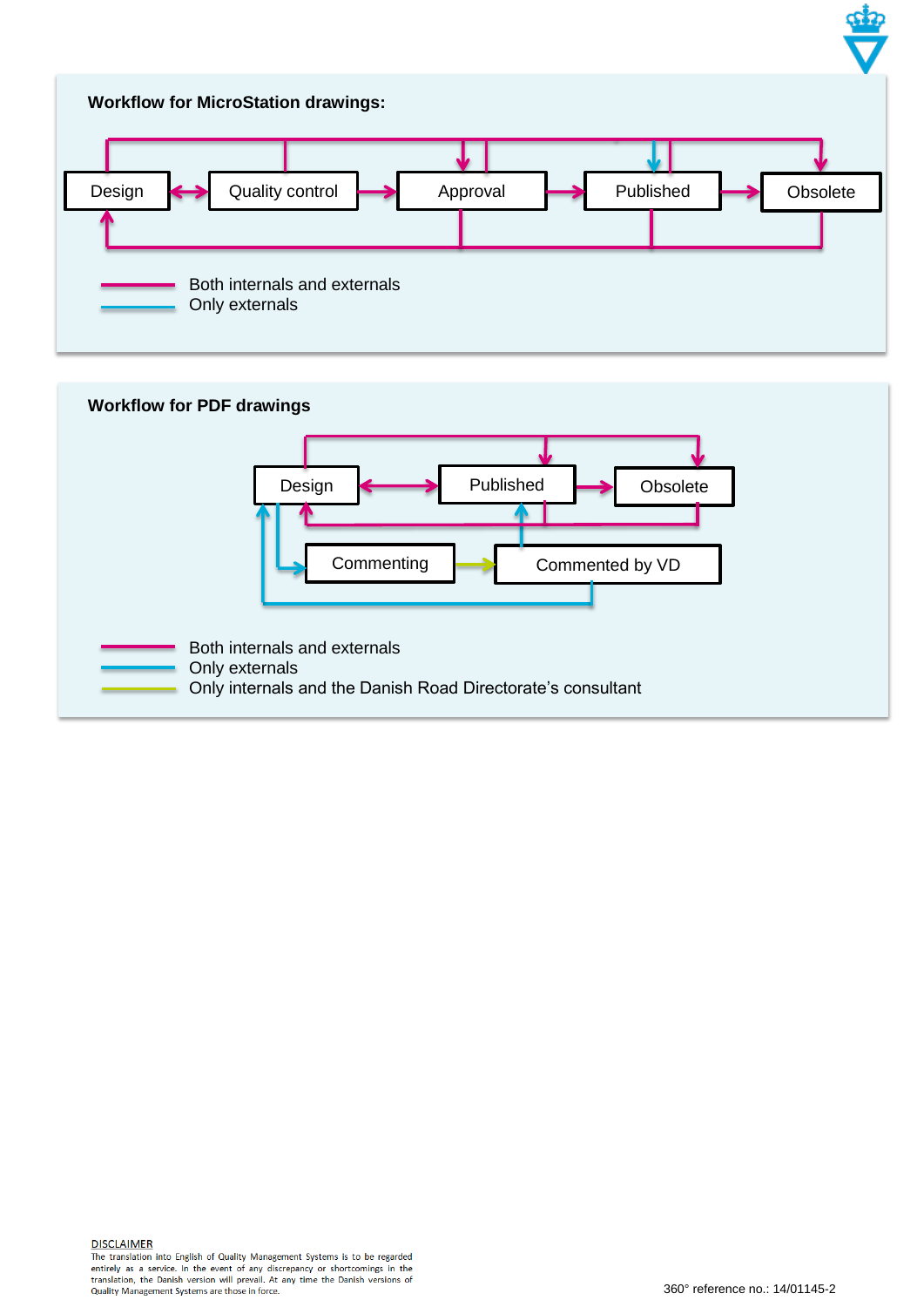![](_page_2_Picture_0.jpeg)

## <span id="page-2-0"></span>*States in workflows*

Below is a description of each state in the Danish Road Directorate's ProjectWise. Also a describtion on how you send a file to that particular state, how they each work and what user lists have rights to what at the individual state, can be read.

### **Design**

#### *- Description*

All data i ProjectWise starts at the *'Design'* state. Data at the other states can in most cases be sent to the Design state for editing.

#### *- Method*

Right-click on the file, select *'Change State' and click on 'Send til design?' (Send to design?)*

#### *- Function*

Data at the design state can be edited, deleted, sent to other states in the workflow, etc.

Several attributes have to be filled before data can be sent to a different state.

For example, the Danish Road Directorate's external business partners shall fill in the attributes *'Document type'* and *'Originator (Companyname)'* before data can be sent to a different state. And the attributes *'Designer', 'Review'* and '*Approved'* shall be filled for technical models and MicroStation drawings before they can be sent to the 'Published' state.

**NOTE:** If data has several versions, it cannot be deleted. Instead it can be sent to the *'Obsolete'*  state. Read about the Obsolete state below.

#### *- Rights*

At the design state, users who have been granted these rights can create, edit and send data to the next state.

#### **Preliminary**

#### *- Description*

This state is only part of the workflow and linked to folders, in which documents can be created, i.e. in folders which do not contain CAD data.

The state is only used if more than one person cooperate on the preparation of a document.

#### *-Method*

Right-click on the file, select *'Change State' and click on 'Send til foreløbig?' (Send to preliminary?)*

#### *-Function*

Documents at the Preliminary state, can be sent to the Design, Published or Commenting state.

When a new document is created at the Design state, the document can be drafted. When it is ready for somebody else to edit the document, it can be sent to Preliminary. At the Preliminary state, it will be read-only, until it is sent to the Design state for further editing. In the meantime, a version copy of the document has been made to allow the user to go back and see who has edited and what has been edited.

#### *- Rights*

Documents at the Preliminary state are read-only and cannot be edited by anyone. However, all users linked to the project can send documents to the Design or Published state.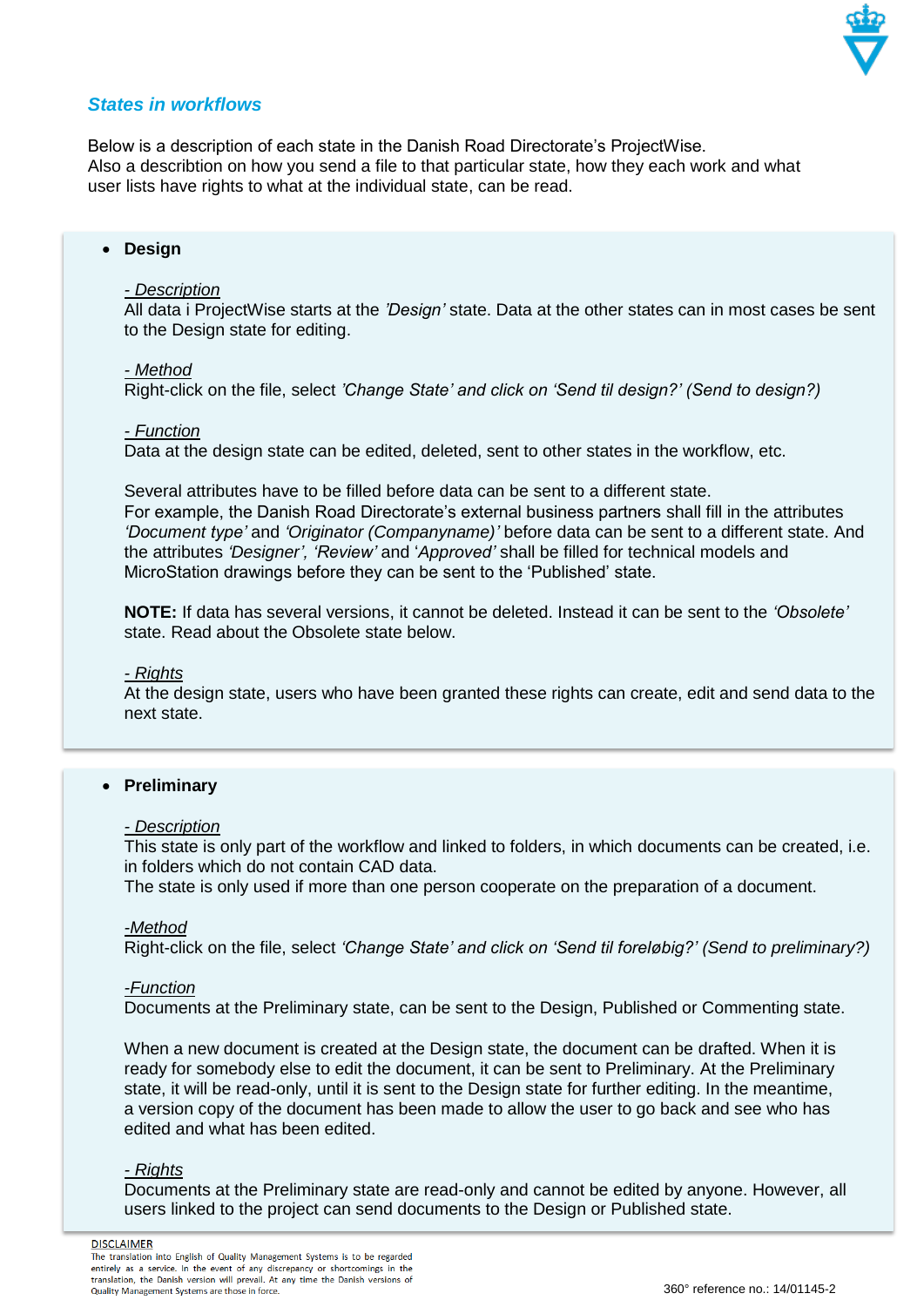![](_page_3_Picture_0.jpeg)

## **Quality Control**

### *- Description*

This state is part of the workflow and linked to folders in which technical models or drawings can be created in MicroStation format, i.e. in folders which contain CAD data. This state is used for quality control of CAD data.

### *- Method*

Right-click on the file, select *'Change State' and click on 'Send til kvalitetskontrol?' (Send for quality control?)*

### *-Function*

CAD data at the Quality Control state can be sent to the Design, Approval or Commenting state.

When a new CAD file is created at the Design state, the file can be designed. When it is ready for quality control, it can be sent to the Quality Control state. At this state, it will be ready-only. When the file is sent to the Design or Approval state, it is automatically written in the attribute *'Review'* who has performed quality control of the data.

Internals in the Danish Road Directorate have to send CAD data to the Quality Control state if required by the CAD data. For the Danish Road Directorate's external business partners, this is optional. However, the attribute *'Review'* have to be filled with the name or initials of the person who performed quality control of the data. In that case, this attribute is filled at the Design state.

### *- Rights*

CAD data at the Quality Control state is read-only and cannot be edited by anyone. However, users who are members of the user group *'VD\_KS\_list'* or *'XX\_KS\_list'* can send files to the Design or Approval state.

#### **Approval**

#### *- Description*

This state is part of the workflow and linked to folders, in which technical models or drawings can be created in MicroStation format, i.e. in folders which contain CAD data.

This state is used for approval of CAD data as required by the Danish Road Directorate.

### *- Method*

Right-click on the file, select *'Change State' and click on 'Send til godkendelse?' (Send for approval?)*

When a CAD file is at the Quality Control state, it can be sent to Approval. It is also possible to send a file from the Design state to Approval, however, this requires that it has been sent for quality control at least once.

CAD data at the Approval state will be read-only.

When the file is sent to the Published state, it is automatically written in the attribute *'Approved'* who has approved the data*.*

Internals in the Danish Road Directorate have to send CAD data to the Approval state if required by the CAD data. For the Danish Road Directorate's external business partners, this is optional. However, the attribute '*Approved'* have to be filled in with the name or initials of the person who approved the file. In that case, this attribute is filled in at the Design state.

#### *- Rights*

CAD data at the Approval state is read-only and cannot be edited by anybody. However, users who are members of the user group *'VD\_Approver\_list'* or *'XX\_Approver\_list'* can send files to the Design or Published state.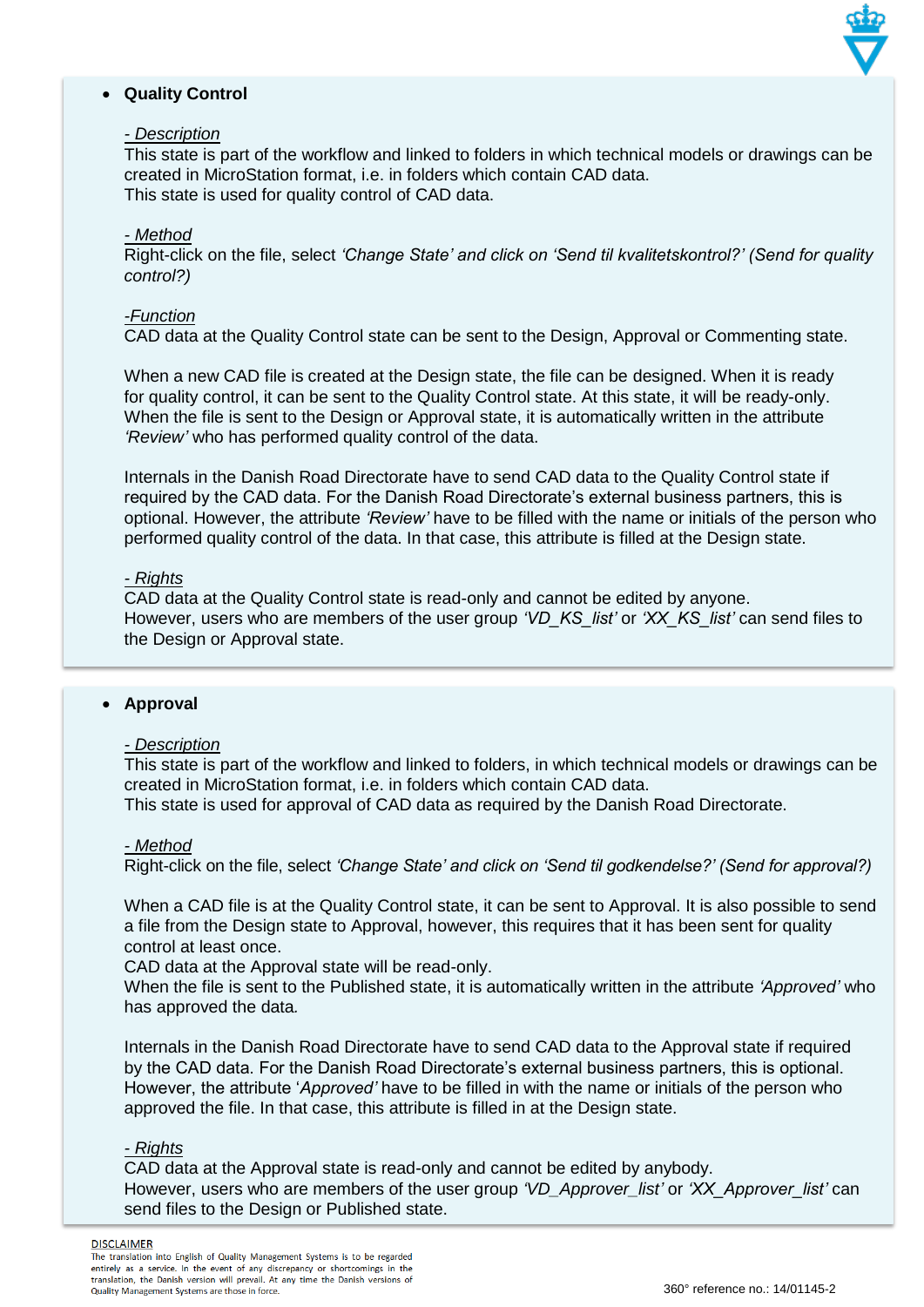![](_page_4_Picture_0.jpeg)

### **Commenting**

### *- Description*

This state is part of the workflow and linked to folders in which documents, technical models or drawings in PDF format can be created.

This state is used by the Danish Road Directorate's business partners to have data commented on by the Danish Road Directorate.

#### - *Method*

Right-click on the file, select *'Change State' and click on 'Send til VD for kommentering?' (Send to VD for commenting?)*

### *- Function*

Data at the Commenting state can only be sent to the Commented by VD state.

Before data is sent to the Published state, the Danish Road Directorate's business partners can send it to the Commenting state.

Here, the Danish Road Directorate or the Danish Road Directorate's consultants can comment on data. The attribute *'Comments' have to* be filled and it will subsequently be logged by whom and when the data was commented and what version was commented.

**NOTE:** If edited by other people, who should not edit the comments attribute, this will also be logged.

#### *- Rights*

Data at the Commenting state is ready-only and cannot be edited by anyone. However, the Danish Road Directorate and its consultants linked to the project has the right to fill in the attribute *'Comment')* and send files to the Commented by VD state.

### **Commented by VD**

#### *- Description*

This state is part of the workflow and linked to folders in which documents, technical models or drawings in PDF format can be created.

This state is used to tell the Danish Road Directorate's business partners that data sent for commenting have been commented by VD.

#### - *Method*

Right-click on the file, select *'Change State' and click on 'Kommenteret af VD?' (Commented by VD?)*

### *- Function*

Data at the Commented by VD state can be sent to the Design or Published state.

If, as a result of any comments, data at the Commenting by VD state should be edited, it can be sent to the Design state for editing. Otherwise, it is possible to send data to the Published state.

At the Design state, it is possible to fill in the attribute *'Response'.* This attribute is considered as a reply to any comments made by the Danish Road Directorate.

#### *- Rights*

Data at the Commented by VD state is read-only and cannot be edited by anyone. However, all the Danish Road Directorate's business partners linked to the project can send files to the Design or Published state.

**DISCLAIMER**